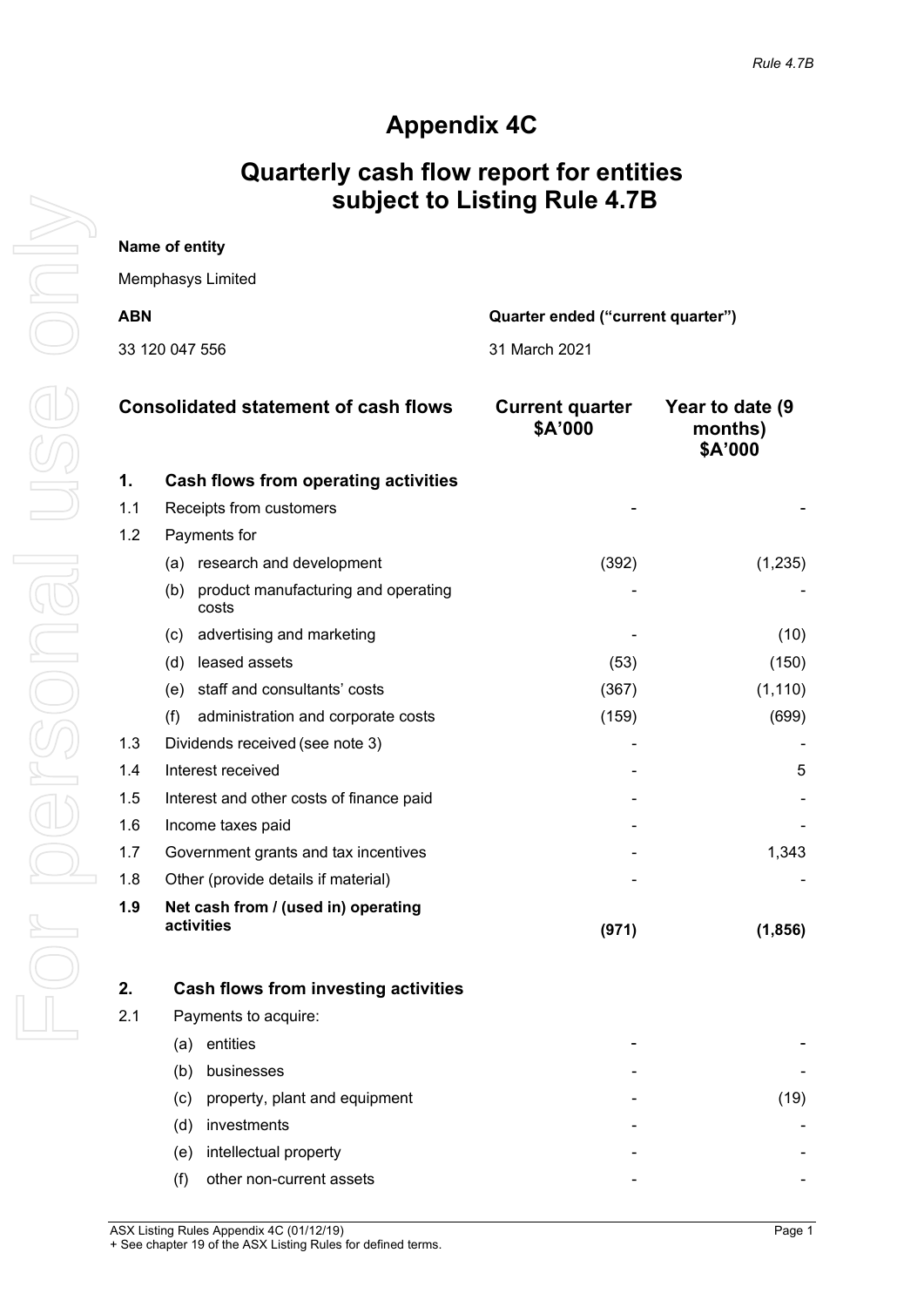|     | <b>Consolidated statement of cash flows</b>       | <b>Current quarter</b><br>\$A'000 | Year to date (9<br>months)<br>\$A'000 |
|-----|---------------------------------------------------|-----------------------------------|---------------------------------------|
| 2.2 | Proceeds from disposal of:                        |                                   |                                       |
|     | entities<br>(a)                                   |                                   |                                       |
|     | (b)<br>businesses                                 |                                   |                                       |
|     | property, plant and equipment<br>(c)              |                                   |                                       |
|     | investments<br>(d)                                |                                   | 800                                   |
|     | intellectual property<br>(e)                      |                                   |                                       |
|     | other non-current assets<br>(f)                   |                                   |                                       |
| 2.3 | Cash flows from loans to other entities           |                                   |                                       |
| 2.4 | Dividends received (see note 3)                   |                                   |                                       |
| 2.5 | Other (provide details if material)               |                                   |                                       |
| 2.6 | Net cash from / (used in) investing<br>activities |                                   | 781                                   |

| 3.   | Cash flows from financing activities                                                          |     |     |
|------|-----------------------------------------------------------------------------------------------|-----|-----|
| 3.1  | Proceeds from issues of equity securities<br>(excluding convertible debt securities)          |     |     |
| 3.2  | Proceeds from issue of convertible debt<br>securities                                         |     |     |
| 3.3  | Proceeds from exercise of options                                                             | 166 | 193 |
| 3.4  | Transaction costs related to issues of<br>equity securities or convertible debt<br>securities | (2) | (6) |
| 3.5  | Proceeds from borrowings                                                                      |     |     |
| 3.6  | Repayment of borrowings                                                                       |     |     |
| 3.7  | Transaction costs related to loans and<br>borrowings                                          |     |     |
| 3.8  | Dividends paid                                                                                |     |     |
| 3.9  | Other (provide details if material)                                                           |     |     |
| 3.10 | Net cash from / (used in) financing<br>activities                                             | 164 | 187 |

|     | Net increase / (decrease) in cash and<br>cash equivalents for the period |       |         |
|-----|--------------------------------------------------------------------------|-------|---------|
| 4.1 | Cash and cash equivalents at beginning of<br>period                      | 1.086 | 1,168   |
| 4.2 | Net cash from / (used in) operating<br>activities (item 1.9 above)       | (971) | (1.856) |
| 4.3 | Net cash from / (used in) investing activities<br>(item 2.6 above)       |       | 781     |

For personal use only For personal use onny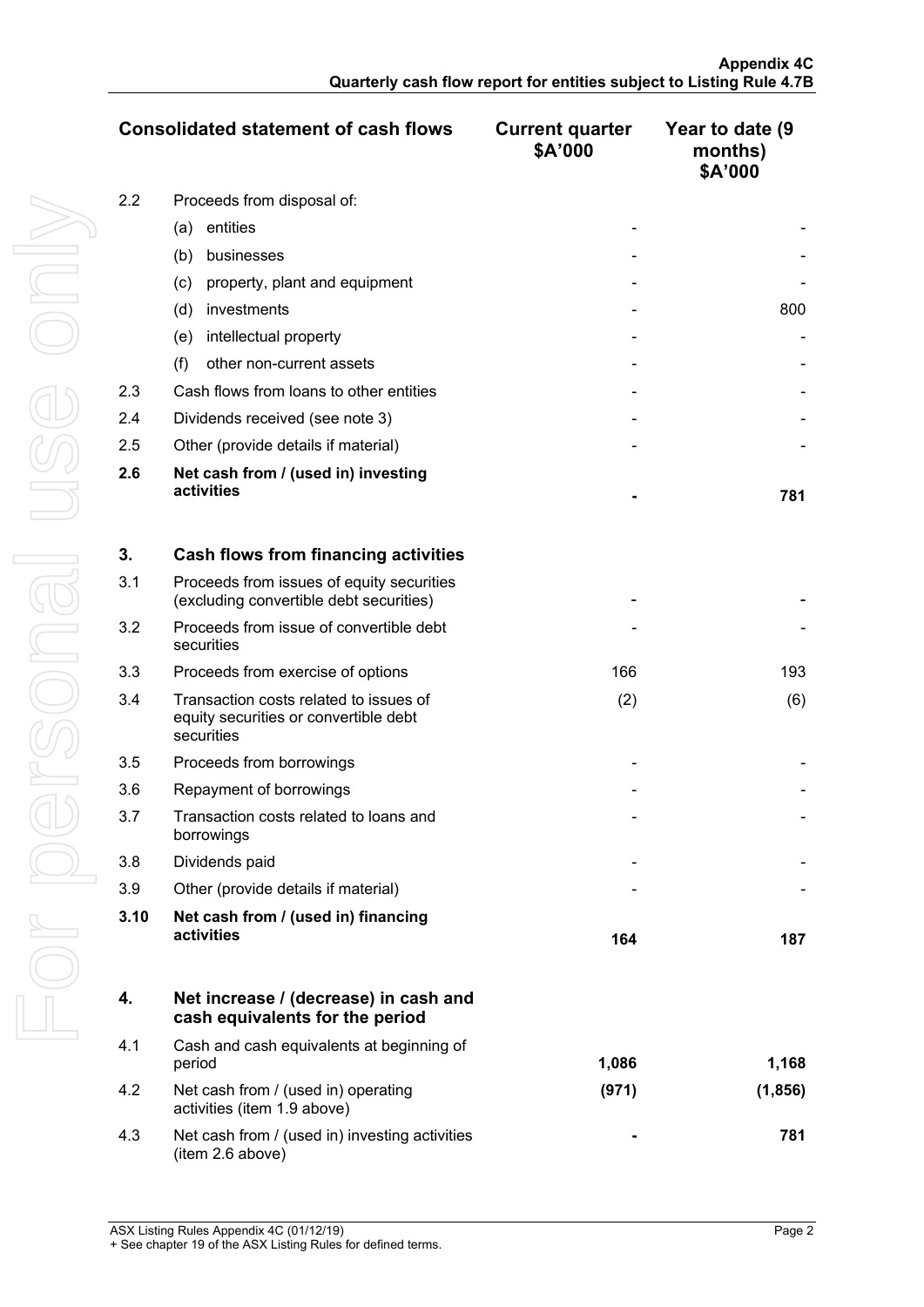| <b>Consolidated statement of cash flows</b> |                                                                     | <b>Current quarter</b><br>\$A'000 | Year to date (9<br>months)<br>\$A'000 |
|---------------------------------------------|---------------------------------------------------------------------|-----------------------------------|---------------------------------------|
| 4.4                                         | Net cash from / (used in) financing activities<br>(item 3.10 above) | 164                               |                                       |
| 4.5                                         | Effect of movement in exchange rates on<br>cash held                |                                   |                                       |
| 4.6                                         | Cash and cash equivalents at end of<br>period                       |                                   |                                       |

| 5.  | Reconciliation of cash and cash<br>equivalents<br>at the end of the quarter (as shown in the<br>consolidated statement of cash flows) to the<br>related items in the accounts | <b>Current quarter</b><br>\$A'000 | <b>Previous quarter</b><br>\$A'000 |
|-----|-------------------------------------------------------------------------------------------------------------------------------------------------------------------------------|-----------------------------------|------------------------------------|
| 5.1 | Bank balances                                                                                                                                                                 | 279                               | 1.089                              |
| 5.2 | Call deposits                                                                                                                                                                 |                                   |                                    |
| 5.3 | <b>Bank overdrafts</b>                                                                                                                                                        |                                   |                                    |
| 5.4 | Other (provide details)                                                                                                                                                       |                                   |                                    |
| 5.5 | Cash and cash equivalents at end of<br>quarter (should equal item 4.6 above)                                                                                                  | 279                               |                                    |

| 6.  | Payments to related parties of the entity and their<br>associates                          | <b>Current quarter</b><br><b>\$A'000</b> |
|-----|--------------------------------------------------------------------------------------------|------------------------------------------|
| 6.1 | Aggregate amount of payments to related parties and their<br>associates included in item 1 | 121                                      |
| 6.2 | Aggregate amount of payments to related parties and their                                  |                                          |

|  | <b>Current quarter</b><br>\$A'000 |     |
|--|-----------------------------------|-----|
|  |                                   | 121 |
|  |                                   |     |

Note: if any amounts are shown in items 6.1 or 6.2, your quarterly activity report must include a description of, and an explanation for, such payments

associates included in item 2 -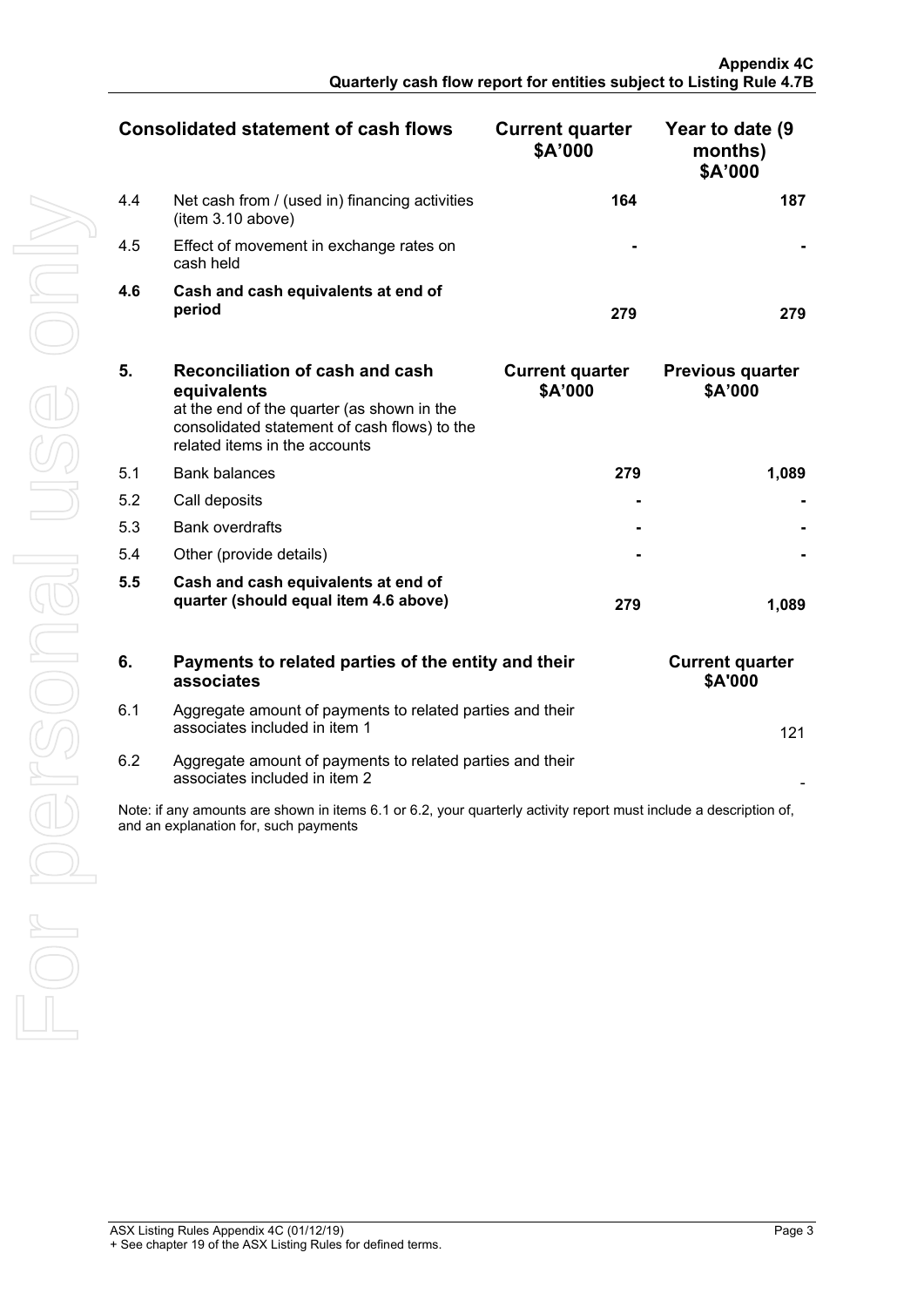*Note: the term "facility' includes all forms of financing arrangements available to the entity. Add notes as necessary for an understanding of the sources of finance available to the entity.*

- 7.1 Loan facilities
- 7.2 Credit standby arrangements
- 7.3 Other (please specify)
- **7.4 Total financing facilities**

| <b>Total facility</b><br>amount at quarter<br>end<br>\$A'000 | Amount drawn at<br>quarter end<br>\$A'000 |
|--------------------------------------------------------------|-------------------------------------------|
|                                                              |                                           |
|                                                              |                                           |
|                                                              |                                           |
|                                                              |                                           |

## 7.5 **Unused financing facilities available at quarter end** -

7.6 Include in the box below a description of each facility above, including the lender, interest rate, maturity date and whether it is secured or unsecured. If any additional financing facilities have been entered into or are proposed to be entered into after quarter end, include a note providing details of those facilities as well.

| Estimated cash available for future operating activities                     | <b>SA'000</b> |
|------------------------------------------------------------------------------|---------------|
| Net cash from / (used in) operating activities (Item 1.9)                    |               |
| Cash and cash equivalents at quarter end (Item 4.6)                          |               |
| Unused finance facilities available at quarter end (Item 7.5)                |               |
| Total available funding (Item $8.2 +$ Item $8.3$ )                           |               |
| Estimated quarters of funding available (Item 8.4 divided by<br>Item $8.1$ ) |               |
|                                                                              |               |

- 8.6 If Item 8.5 is less than 2 quarters, please provide answers to the following questions:
	- 1. Does the entity expect that it will continue to have the current level of net operating cash flows for the time being and, if not, why not?

Answer: Yes, the entity continues with the validation and verification process of its Felix device.

2. Has the entity taken any steps, or does it propose to take any steps, to raise further cash to fund its operations and, if so, what are those steps and how likely does it believe that they will be successful?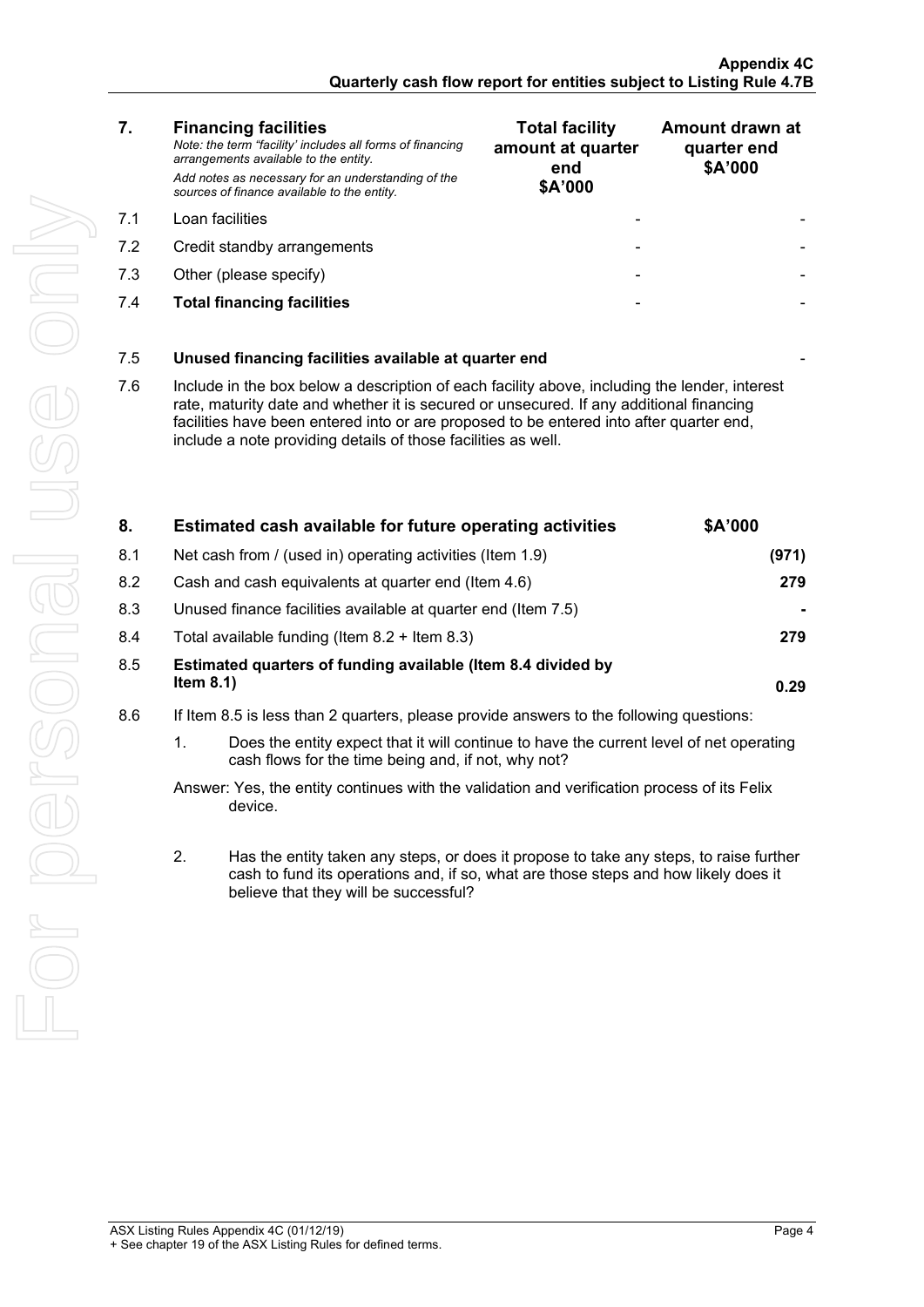|                |                      | Answer: Yes.                                                                                                                                                                                                                                                                                                                                                                  |
|----------------|----------------------|-------------------------------------------------------------------------------------------------------------------------------------------------------------------------------------------------------------------------------------------------------------------------------------------------------------------------------------------------------------------------------|
|                |                      | Non-Executive Director, Mr Andrew Goodall has provided a letter of financial support<br>of up to \$500,000 for working capital purposes should the Company require it. As at<br>the date of this report no formal agreement has been entered into to finalise the terms<br>of this offered facility.                                                                          |
| $\leq$         |                      | On 7 April 2021 the entity received approval for a loan secured against the expected<br>ATO refund of the research and development expenditure incurred in the FY21<br>reporting period in the amount of \$730,000 in the event it needed short term funding<br>whilst it arranged longer term funding.                                                                       |
|                |                      | This loan is available to the Company if required however may not be used<br>depending on the outcome of the wider funding discussions currently underway.                                                                                                                                                                                                                    |
|                |                      | The Company together with its longstanding corporate advisor Canaccord Genuity,<br>which has successfully raised funds for Memphasys in the past three years, are in<br>advanced stages of finalising an appropriate funding package for the Company to<br>provide longer term funding certainty.                                                                             |
|                |                      |                                                                                                                                                                                                                                                                                                                                                                               |
|                | 3.                   | Does the entity expect to be able to continue its operations and to meet its business<br>objectives and, if so, on what basis?                                                                                                                                                                                                                                                |
|                |                      | Answer: Yes. The business expects to be able to continue its operations to meet its<br>business objectives on the basis it has the necessary licences, agreements and<br>technical personal in place to ensure the Company continues to advance the<br>commercialisation of the Felix Device (and other technologies).                                                        |
|                |                      | As outlined in 8.6.2. The Company has the support of its longstanding corporate<br>advisor and major shareholders and expects to be in a position to finalise a longer-<br>term funding package. It expects to announce the terms of the package shortly.                                                                                                                     |
|                |                      | <b>Compliance statement</b>                                                                                                                                                                                                                                                                                                                                                   |
| 1              |                      | This statement has been prepared in accordance with accounting standards and policies<br>which comply with Listing Rule 19.11A.                                                                                                                                                                                                                                               |
| $\overline{2}$ |                      | This statement gives a true and fair view of the matters disclosed.                                                                                                                                                                                                                                                                                                           |
| Date:          |                      | 30 April 2021                                                                                                                                                                                                                                                                                                                                                                 |
|                |                      | Authorised by: By the board<br>(Name of body or officer authorising release – see note 4)                                                                                                                                                                                                                                                                                     |
| <b>Notes</b>   |                      |                                                                                                                                                                                                                                                                                                                                                                               |
| 1.             | encouraged to do so. | This quarterly cash flow report and the accompanying activity report provide a basis for informing the market about the<br>entity's activities for the past quarter, how they have been financed and the effect this has had on its cash position. An<br>entity that wishes to disclose additional information over and above the minimum required under the Listing Rules is |

encouraged to do so. 2. If this quarterly cash flow report has been prepared in accordance with Australian Accounting Standards, the definitions in, and provisions of, *AASB 107: Statement of Cash Flows* apply to this report. If this quarterly cash flow report has been prepared in accordance with other accounting standards agreed by ASX pursuant to Listing Rule 19.11A, the corresponding equivalent standard applies to this report.

- 3. Dividends received may be classified either as cash flows from operating activities or cash flows from investing activities, depending on the accounting policy of the entity.
- 4. If this report has been authorised for release to the market by your board of directors, you can insert here: "By the board". If it has been authorised for release to the market by a committee of your board of directors, you can insert here: "By the